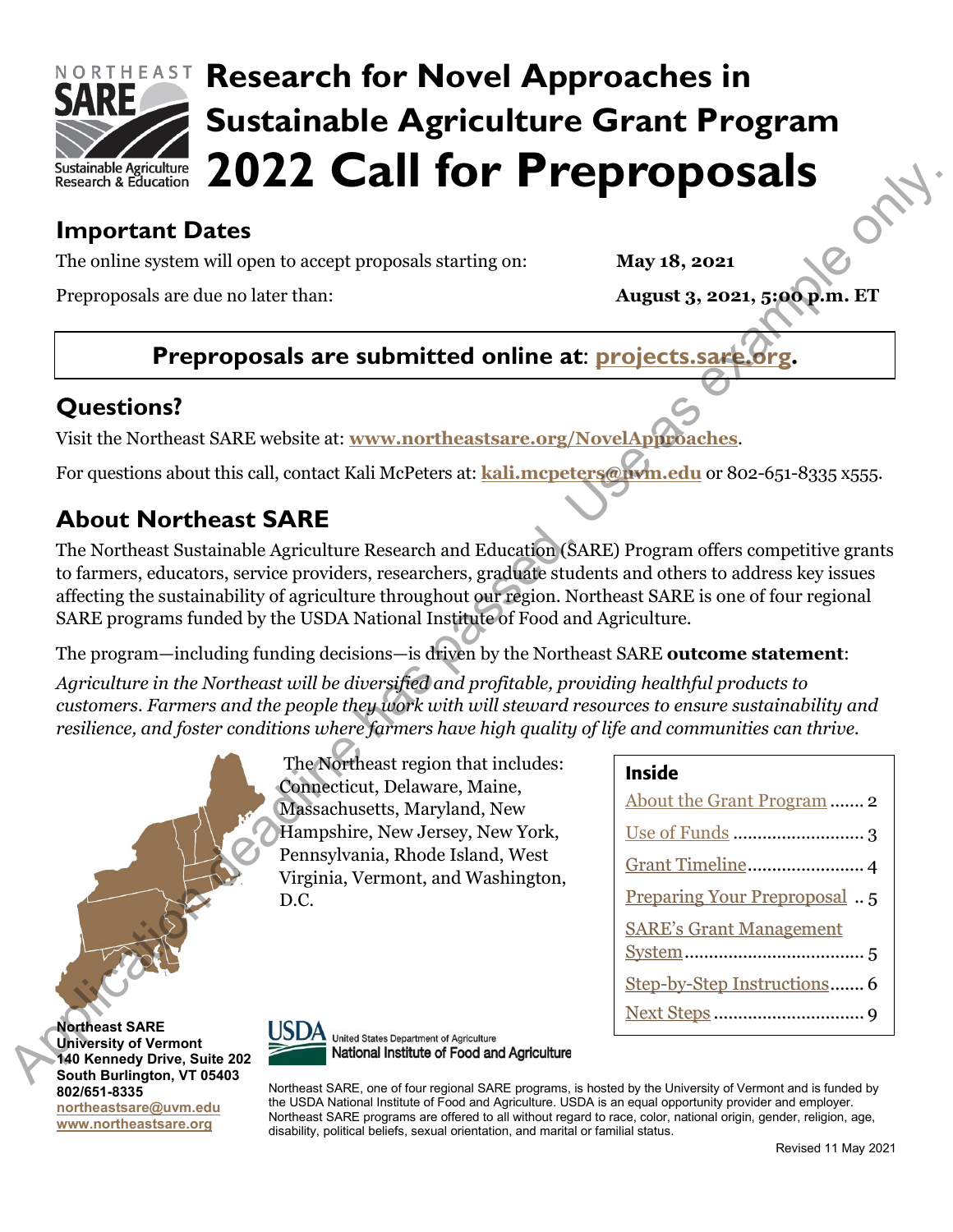# <span id="page-1-0"></span>**About Northeast SARE Research for Novel Approaches Grants**

#### **Overview**

The Research for Novel Approaches in Sustainable Agriculture Grant program funds "proof of concept" applied research projects intended to confirm the benefits and/or feasibility of new practices and approaches that have high potential for adoption by farmers in the near future. By "proof of concept," we mean that evidence from prior experiments or pilot projects strongly suggests a practice or approach is beneficial and feasible, but additional testing, data or refinement is needed before recommending farmer adoption.

Projects may address production, marketing, business management, human resource management, farm family and other social issues, or other topics related to sustainable agriculture.

Research may be conducted through field and laboratory experiments, social science investigations or both.

Exploratory research with little likelihood of determining feasibility for farmer adoption in the near-term will not be funded. There must be documented interest among farmers and service providers in utilizing or promoting the "novel approach" should it be proven beneficial and feasible.

#### About Preproposals

Preproposals are required for Research for Novel Approaches Grants, as well as for Northeast SARE's Research and Education and Professional Development Grant programs.

The preproposal is a preliminary concept document. Reviewers select those that best meet the review criteria (outlined on pages 7-9) to be invited to submit full proposals. A preproposal is only invited if it has strong justification, a project objective that meets our "proof of concept" definition above, and a strong farmer engagement plan. In general, about one-third of preproposals are invited to submit full proposals and about one-third of full proposals are approved for funding by the Northeast SARE Administrative Council. applied research projects intended to constrain the benefits and/or feasibility of two practices and<br>members from the transfer and the state of the projects and the state of the projects and<br>the passed in the state of the

## Eligible Applicants

Research for Novel Approaches Grants are open to anyone who works with farmers, including personnel at nonprofit organizations, colleges and universities, Cooperative Extension, municipalities, tribal governments, state departments of agriculture, federal agencies, research farms and experiment stations, for-profit business entities (such as private consultants, farmers, and veterinary practices), etc.

Northeast SARE encourages projects submitted from or in collaboration with women, the LGBTQ+ community, and Black, Indigenous and People of Color (BIPOC). Additionally, we encourage projects submitted from or in collaboration with Minority Serving Institutions (including 1890s and other historically Black colleges and universities, Hispanic-Serving Institutions, and tribal colleges and universities) and other organizations in the Northeast that work with historically underrepresented communities.

Your organization must have the legal structure and financial capacity in place to receive and execute a Northeast SARE contract, including expending funds needed for the project prior to receiving reimbursements from Northeast SARE; advance payments are not possible. Projects must take place within the Northeast region, described on page 1.

An individual project leader (Principal Investigator) may not submit more than two preproposals per grant program per year. If you submit multiple preproposals and more than one is invited to submit a full proposal, you may submit *only one* full proposal. Current SARE grant recipients who are behind in their reporting will not be invited to apply for full proposals.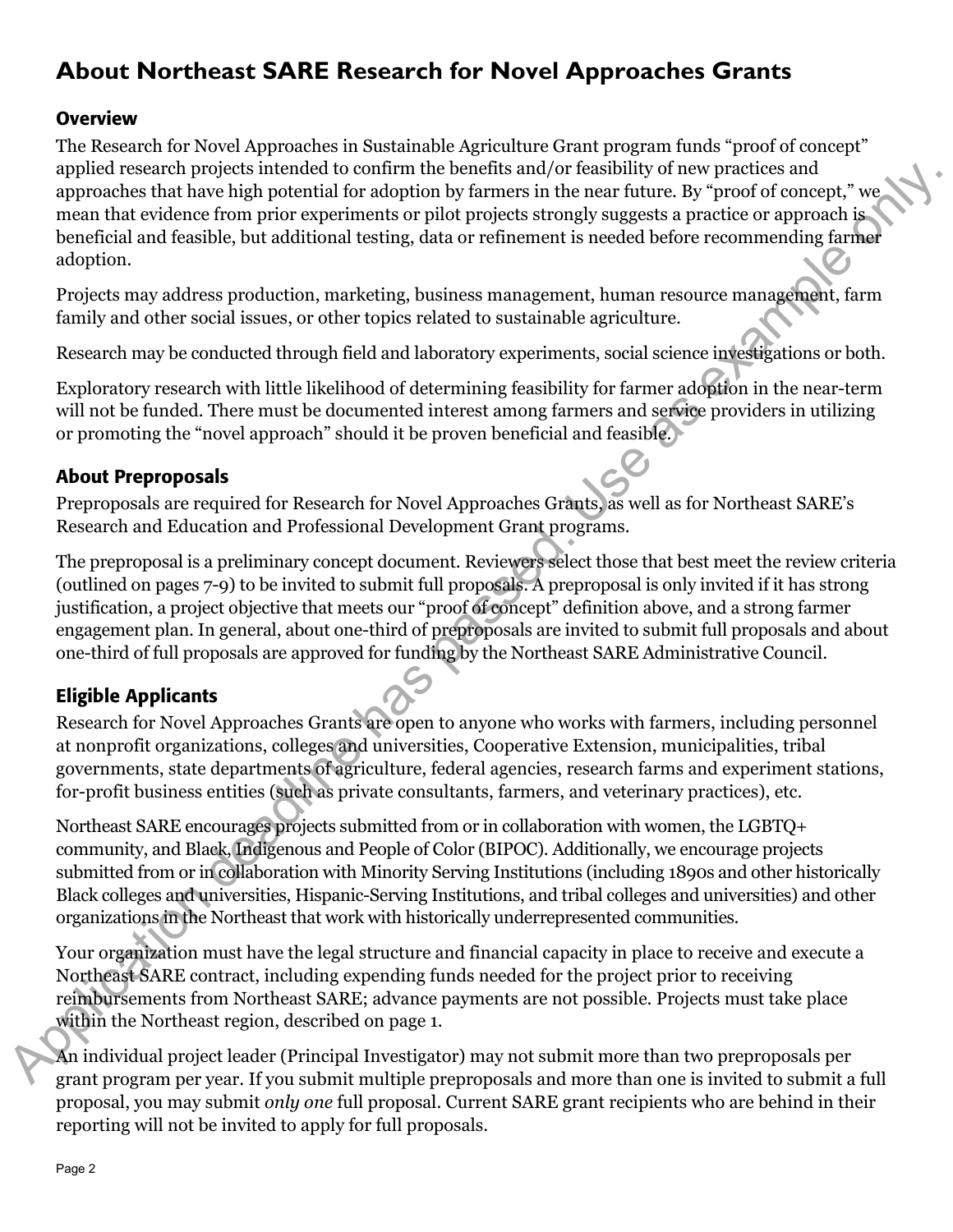Northeast SARE will not fund proposals that appear to duplicate work that has been approved for funding by another grant program (within or external to SARE).

Northeast SARE is committed to accessibility for all eligible applicants. We encourage you to reach out to us regarding any challenges you experience as you plan and submit your preproposal.

## Funding Available

Northeast SARE's Administrative Council has allocated \$1.5 million to fund projects for this cycle of Research for Novel Approaches Grants. There is no funding cap for this program but proposals funded typically range from \$30,000 to \$200,000 depending upon the project's complexity and duration. We estimate that 8 to 12 awards will be made for the 2022 cycle.

## Project Duration

Typical project length is 2 to 3 years. All projects must be completed by November 30, 2025.

## Conflict of Interest

Members of the Northeast SARE Administrative Council, SARE staff, and SARE State Coordinators are not permitted to be funded or named in proposals submitted to this grant program. Members of proposal review teams are not permitted to discuss or vote on proposals that are submitted by organizations they work for, organizations for which they serve as a board member or paid consultant, former graduate student advisees or advisors, family members, or close personal friends. Reviewers may not participate in review of a proposal in which collaborators on research projects or co-authors on peer reviewed publications (including pending publications and submissions) serve as project leaders; the timeline for this prohibition is for any projects or publications within the past three years. Northeast SARE's full Conflict of Interest policy can be found at: **https://go.uvm.edu/nesarecoi**. **Funding Available<br>
Notables SAME's Administrative Council has allocated \$1.5 million to fand projects for this proposals times<br>
Notables NAPP depressed. We [ass](https://go.uvm.edu/nesarecoi)ume that SI to 2 secondo the project scomplexity and durating** 

## Public Domain

Preproposals and reviews are kept confidential, shared only among Northeast SARE staff, Administrative Council members, and grant program reviewers. However, Northeast SARE, as a USDA NIFA program, is committed to public access of results of funded projects; therefore, information on funded projects, their reports, and related information will be in the public domain.

## Acknowledging SARE

All funded projects are required to acknowledge Northeast SARE as the funding source in all project publications and outreach materials.

## <span id="page-2-0"></span>**Use of Funds**

SARE funding must comply with USDA NIFA and University of Vermont (Northeast SARE's host institution) guidelines. Therefore, there are certain allowable and ineligible expenses for this grant program, listed below. All grant expenses must be incurred during the contract period, which will be defined before the project begins.

## **Eligible Expenses**

Funds may be used for the following expenses, as long as they are specific to the project:

- **Labor**, including wages, stipends, salary, and benefits for individuals working on the project;
- **Supplies**, including research and demonstration supplies, outreach materials, copies, postage, printing, program participation incentives (when clearly necessary for the success of the program) and software;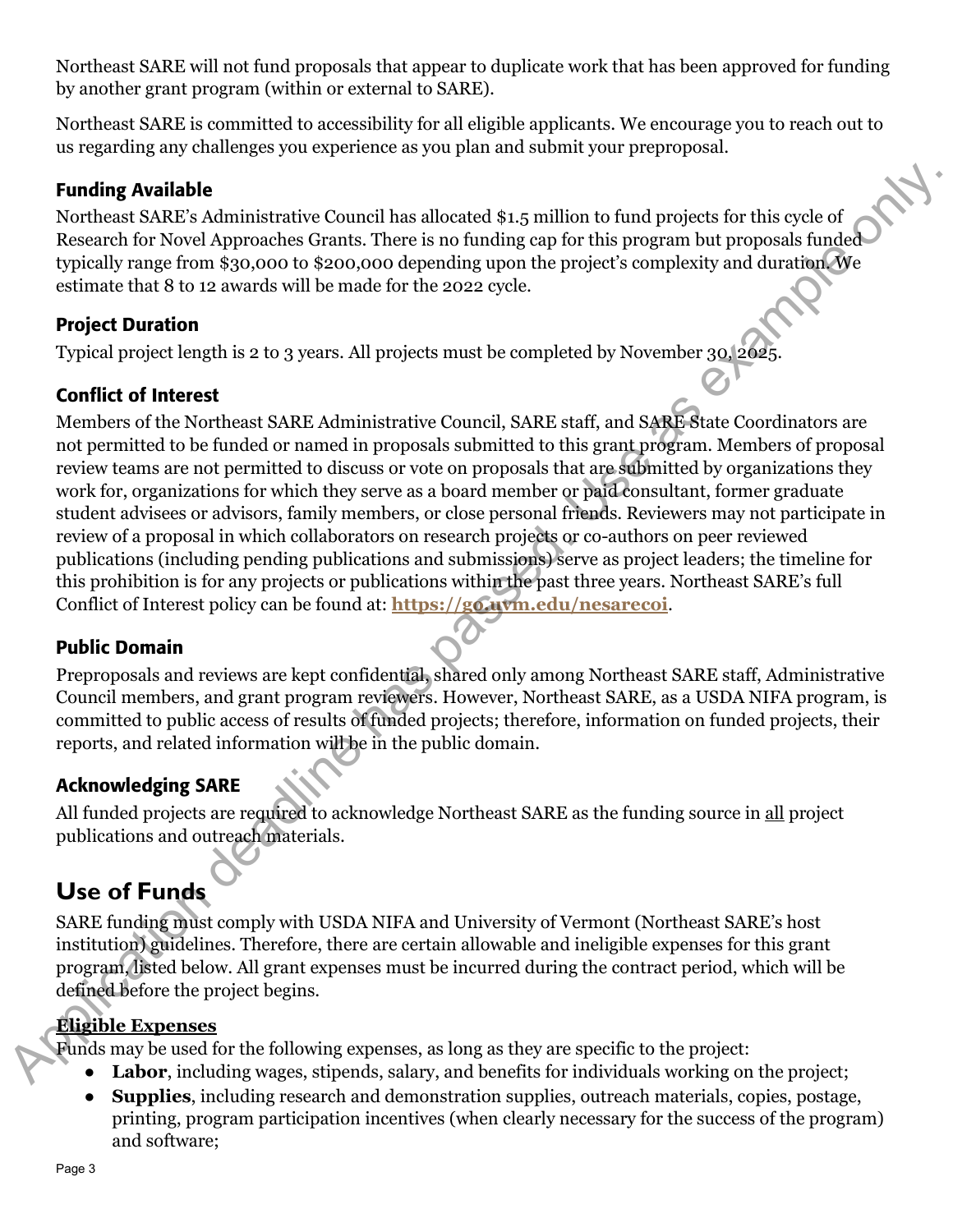- Farm equipment **rental or operating charges**;
- **Equipment** that are necessary for, and unique to, the project. Equipment with general uses (like a computer or tractor) are not eligible.
- **Travel and per diem necessary for the project**;
- **Journal publication fees** if they are incurred during the contract period; and
- **Indirect costs** up to 10 percent of total direct costs.

#### **Ineligible Expenses**

Funds may NOT be used for:

- **Capital costs** including the purchase of land, buildings, livestock, general use machinery, greenhouses, and major improvements, fixtures or expansion expenses;
- **Normal operating expenses** such as utilities, general maintenance, general supplies, or any other expenses that would be present in the absence of the project;
- **Promotional items**, including items of clothing (hats, tee shirts, aprons, etc.), swag, giveaways, subsidies, raffles, and branded promotional material;
- **Travel to scholarly meetings** unless essential to the project, such as presentation of project results;
- **International travel** unless integral to the project's success and described in the full proposal's budget justification (Note: There are certain restrictions on costs and carriers);
- **Cell phone charges**, even if you use your cell phone in the course of the project;
- **Food expenses** unless necessary for the continuity of a training event or project meeting; and
- **Expenses outside of the grant period. SARE** cannot pay for expenses incurred before the award start date or after the end date on the grant contract.

It is expected that costs for copiers, cameras, computers, video equipment, and other items that have a wide range of uses beyond the boundaries of the project be provided by the applicant and covered as indirect costs. To be considered as a direct cost, the item must be clearly essential and used 100% for the project. ublication fees if they are incurred during the contract period; and<br>
sorts up to 10 percent of total direct costs.<br>
since used for:<br>
sinchalong the purchase of land, buildings, livestock, general use magninger,<br>
s, and ma

# <span id="page-3-0"></span>**Grant Timeline**

| Applicants notified whether or not they are invited to submit a full proposal  August 30, 2021 |
|------------------------------------------------------------------------------------------------|
|                                                                                                |
|                                                                                                |
|                                                                                                |
|                                                                                                |
|                                                                                                |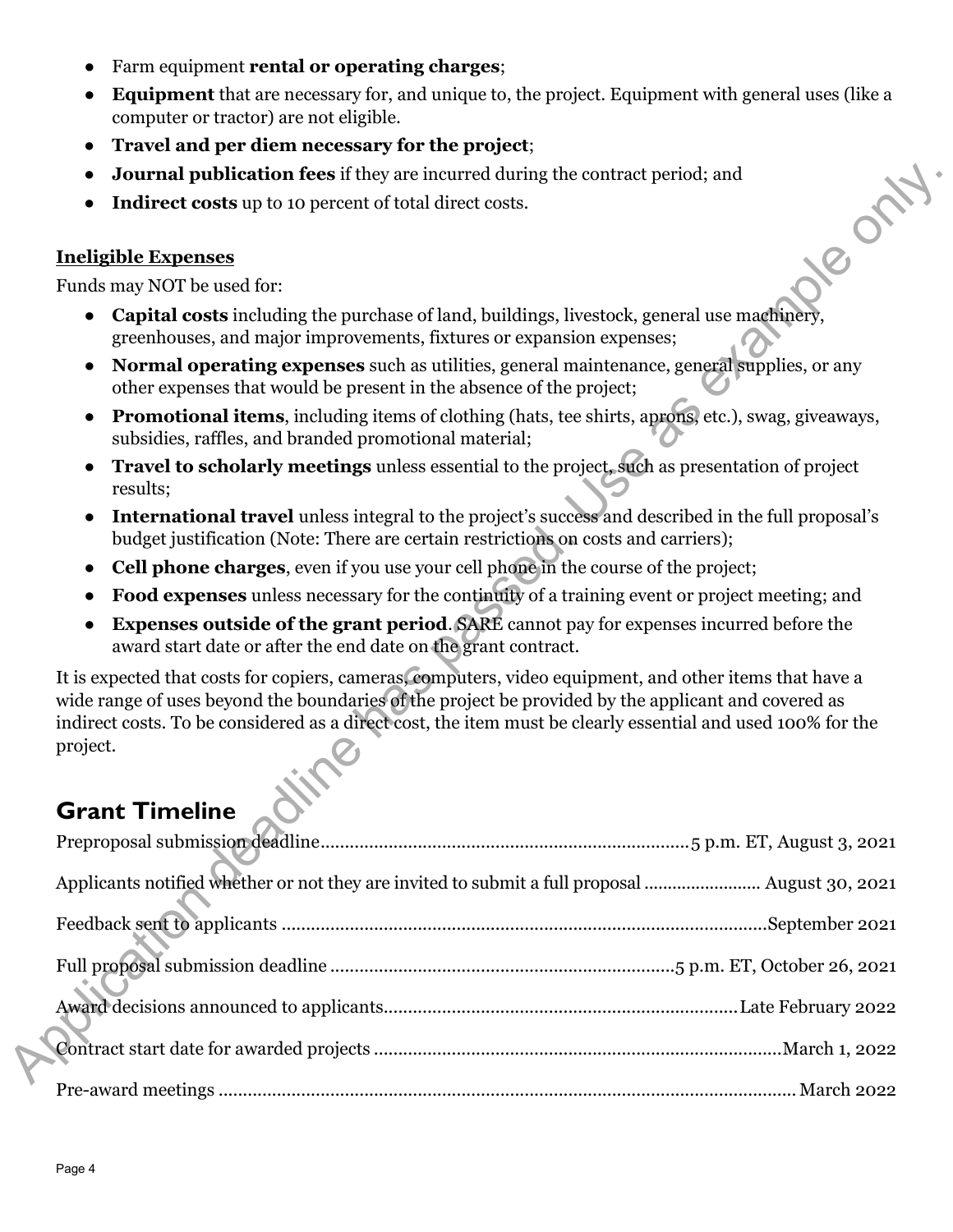# <span id="page-4-0"></span>**Preparing Your Preproposal**

You will submit your preproposal online at: **[projects.sare.org](https://projects.sare.org/)**. Please prepare your preproposal well in advance of the deadline.

There are word limits for most entries. We suggest you use a word processing program to develop your preproposal content offline, ensuring it is accurate and complies with the word limits before pasting into the online system. To that end, a Word document of the preproposal questions is available at: **https://www.northeastsare.org/NovelApproachesPrepDoc**.

Keep your writing clear and simple. To the extent possible, avoid scientific jargon and specialized  $\bigcirc$ vocabulary -- write for a mixed audience that includes farmers, researchers, extension staff and other agricultural service providers. You can assume that grant reviewers have solid agricultural knowledge, but not necessarily deep expertise in your subject area.

Do <u>not</u> include links to external sites, as they will not be considered by reviewers.<br> **SARE's Grant Management System**<br>
Preproposals are submitted and in

# <span id="page-4-1"></span>**SARE's Grant Management System**

Preproposals are submitted online at: **projects.sare.org**.

The Grant Management System will be open for preproposals from May 18, 2021 until the deadline, **5 p.m. ET on Tuesday, August 3, 2021**. Staff are available to answer questions until 5 p.m. ET on the due date. We strongly suggest you submit your preproposal well in advance of the deadline in the unlikely event you experience technical issues that take time to resolve.

## Getting a User Account

Enter the SARE Grant Management System at: **projects.sare.org**. All new users should select "**Create an account**" and complete the registration information. The system will send you an email with instructions to create your password.

If you have previously received SARE grants, submitted project reports, or recently reviewed SARE grants, you are registered as a user in the system and should use your account to submit your preproposal. Once logged in, be sure to update your account profile. If your account profile is incomplete, you will not be able to submit your preproposal. Here, the Grant Management System will show the message, "Missing contact information. <Individual's Name> must log in and update their profile before application can be submitted." Now move that a Novelon Consider the the security and the security of the security is in a Novelon and a Novelon and Simple only. The that and a Novelon of the preproposity desting into The measurem of the preproposity cur

## Logging In

From the SARE Grant Management System landing page at **[projects.sare.org](https://projects.sare.org/)**, select "**Log in**". Once logged in, select "**Start a new grant proposal.**" Grant opportunities for all four SARE regions will be listed; scroll down until you see "**Northeast**" and click the "**+**" button. Under "**2022 Northeast SARE Research for Novel Approaches Preproposal**", select "**Begin a New Proposal.**" From the SARE Grant<br>logged in, select "Star<br>listed; scroll down unt<br>**Research for Novel<br>Entering your Prepre<br>Start your preproposa**<br>150 characters (includ

## Entering your Preproposal

Start your preproposal by clicking "**Edit Title**" and enter a clear and succinct title, in title case, of under 150 characters (including spaces) that captures the essence of the project's intent. Avoid acronyms, jargon and unnecessary words.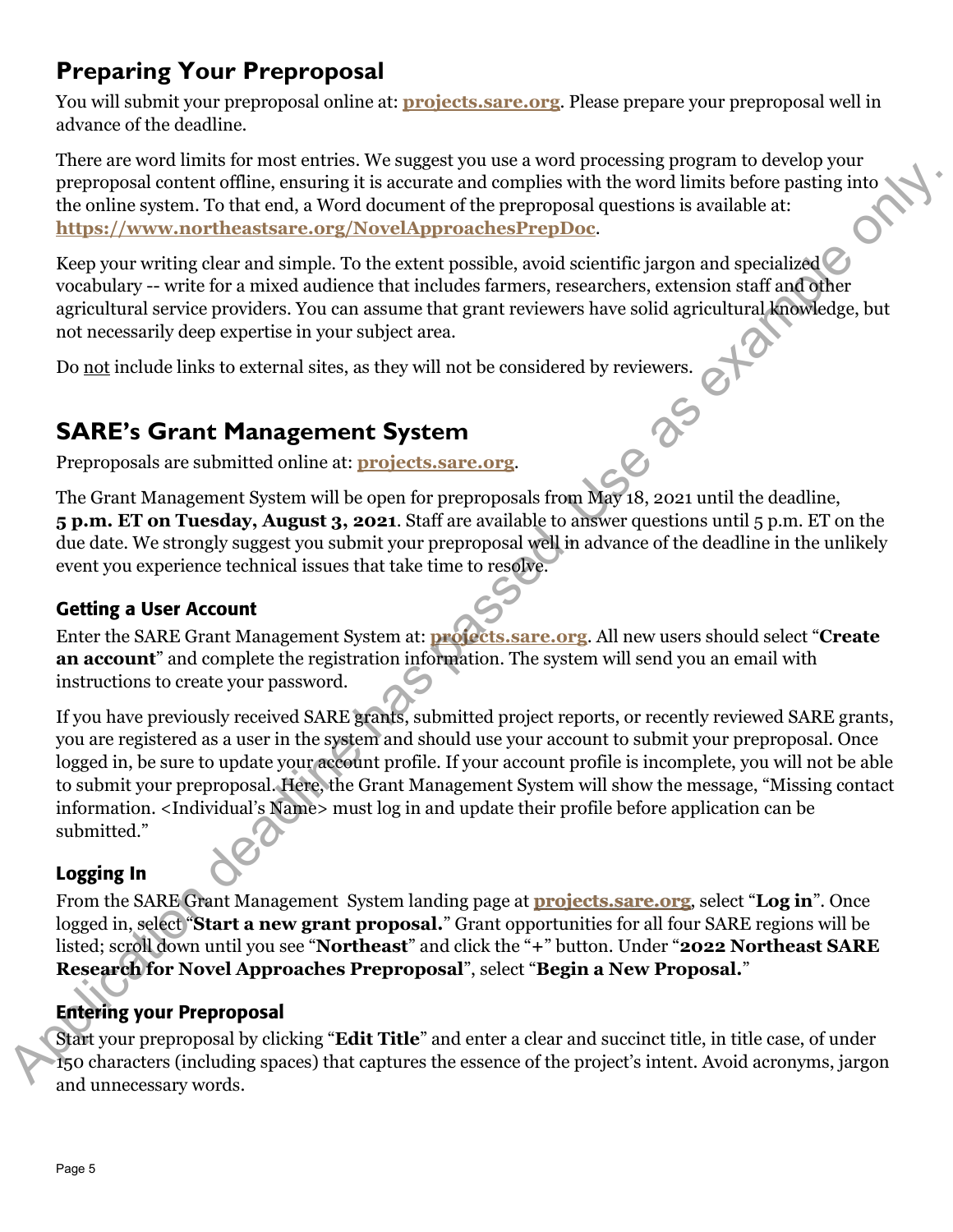Next, provide a brief "**Project Description**" of 300 characters or less by clicking "**Edit Description**." This is a short description of what the project intends to accomplish and, should your project be funded, will show up as the search result in the SARE database.

Be sure to click "**Save**" after each entry.

In the majority of cases you, the grant applicant, are the project leader/principal investigator (PI). Here, you should ignore the button that says "**Change**" under the **"Principal Investigator"** heading. If it is necessary for the applicant and the PI to be different, use the "**Change**" button to add PI information here. If the PI does not currently have an account, they need to create one and complete their full profile information before the preproposal can be submitted. Note: The PI is responsible for oversight of the project and must be housed at the same organization as the project's authorized official (the person authorized to sign for the organization hosting the grant, if funded). In the majority of cases you, the grant applicant, are the projet leader/principal investigator (P). Iters, a<br>sum about ingred is the project leader of the projection of the Finish<br>mechanism are the proposal on the Home o

Next, complete the preproposal sections. Click on each section and submit responses to the questions. To enter information, click "**Edit Answer**" for each question and be sure to click "**Save**" after each entry. See the step-by-step instructions that follow for additional guidance. At any time during the writing of your preproposal, you may preview a draft from the Proposal Overview Page by clicking "**View Draft.**" Once there, you can also share the draft of your preproposal with collaborators by either sending the "**Link to Share**" found at the top of the draft page or by creating and sending a PDF of the preproposal.

When all preproposal questions are answered to your satisfaction, go to the Proposal Overview page and click the "**Submit Proposal**" button at the bottom of the page. The "**Submit**" button will not appear until you have answered all required questions. Select "**I understand**" to confirm your submission. You will receive an email confirmation of your submission. *Your submission is not complete until this final step, and it is important that you see the email confirmation to be sure your submission went through.*

Prior to the deadline, you may unsubmit to revise the preproposal, but if you do so, don't forget to submit it again when you are done, otherwise it will not go forward to review. Each time you submit or unsubmit the preproposal, you will receive an email confirmation.

# <span id="page-5-0"></span>**Step-by-Step Instructions**

The preproposal is divided into two sections, each containing multiple questions. Instructions for all questions are presented below. Review criteria appear next to their associated questions throughout the preproposal.

To navigate the preproposal online, each section appears on the menu in the left sidebar of the **Proposal Overview** page; clicking on the section heading will open the fields for entering responses to questions. To enter a response, click the "**Edit Answer**" button after each question. Answers should be written per the instructions below and should adequately address the associated review criteria when applicable.

Please note:

• No attachments are allowed in the preproposal application.

• Do not include links to external sites; they will not be considered by reviewers.

- A formal budget is not required but you will be asked to estimate your anticipated funding request.
- No authorized signatures are required for preproposals.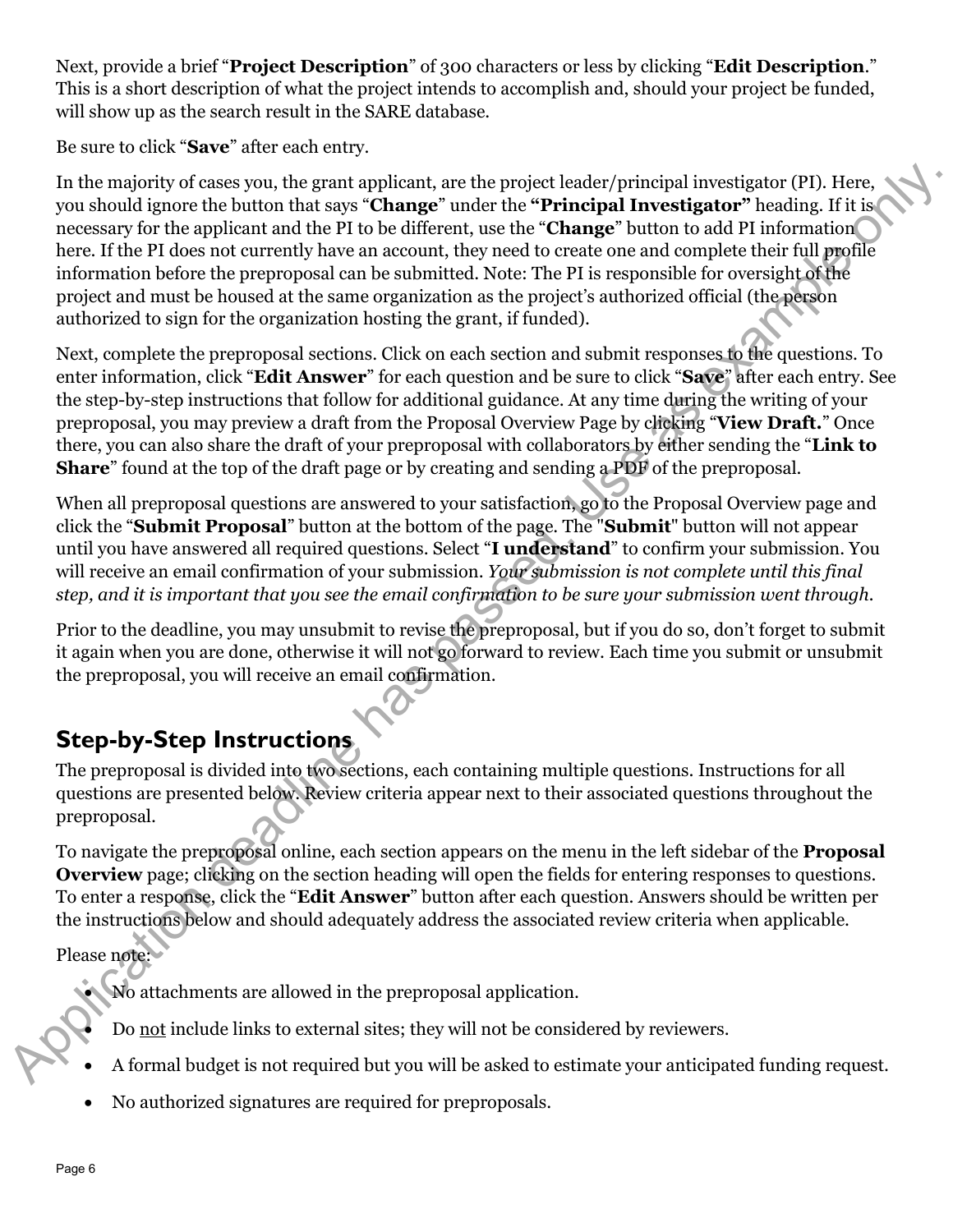## **General Information**

*Note: This section has no review criteria and is not scored by reviewers.* 

**Organization:** Name of organization or institution hosting the project. An answer to this question is not required; only enter if different from the applicant's institution, because the applicant's institution is automatically populated from their profile. Note that the PI needs to share the same host institution as the authorized official in a full proposal, if one is invited. required in our action dealing to the control of the material control of the control of the control of the control of the control of the control of the control of the control of the control of the control of the control of

**Geographic Scope:** List the State or States where this project will take place.

**Project Length:** Enter the anticipated project length, in years.

**Resubmission:** Was a full proposal of this work submitted previously to Northeast SARE? Answer yes or no.

#### **Additional Context (Optional, 150-word limit):**

If relevant, describe any challenges or opportunities that you and others conducting this type of work face in accessing resources, to provide additional context for reviewers.

## **Preproposal Questions**

### 1. Project Objective (100-word limit)

Summarize the purpose of this project by describing:

- 1. The research to be conducted,
- 2. The knowledge expected to be generated by that research, and
- 3. The novel approach that is expected to be adopted by farms in the Northeast, based on the research results.

## 2. Statement of Need (200-word limit)

Describe:

- 1. How the project will address a problem or opportunity faced by farmers that affects the sustainability of agriculture in the Northeast;
- 2. The number, type, size and location of farms in the Northeast that could benefit from the research; and
- Why these farmers are interested in the approach.

*Note: Citations are not required in the preproposal.*

#### **Review criteria:**

A clear summary is provided of the proposed research, the new knowledge expected to be generated, and the novel approach that is expected to be adopted by farms in the Northeast.

#### **Review criteria:**

The need for the project is justified by a significant problem or opportunity. The number, type, size and location of farms potentially affected are well described. The explanation of farmer interest in the research is compelling.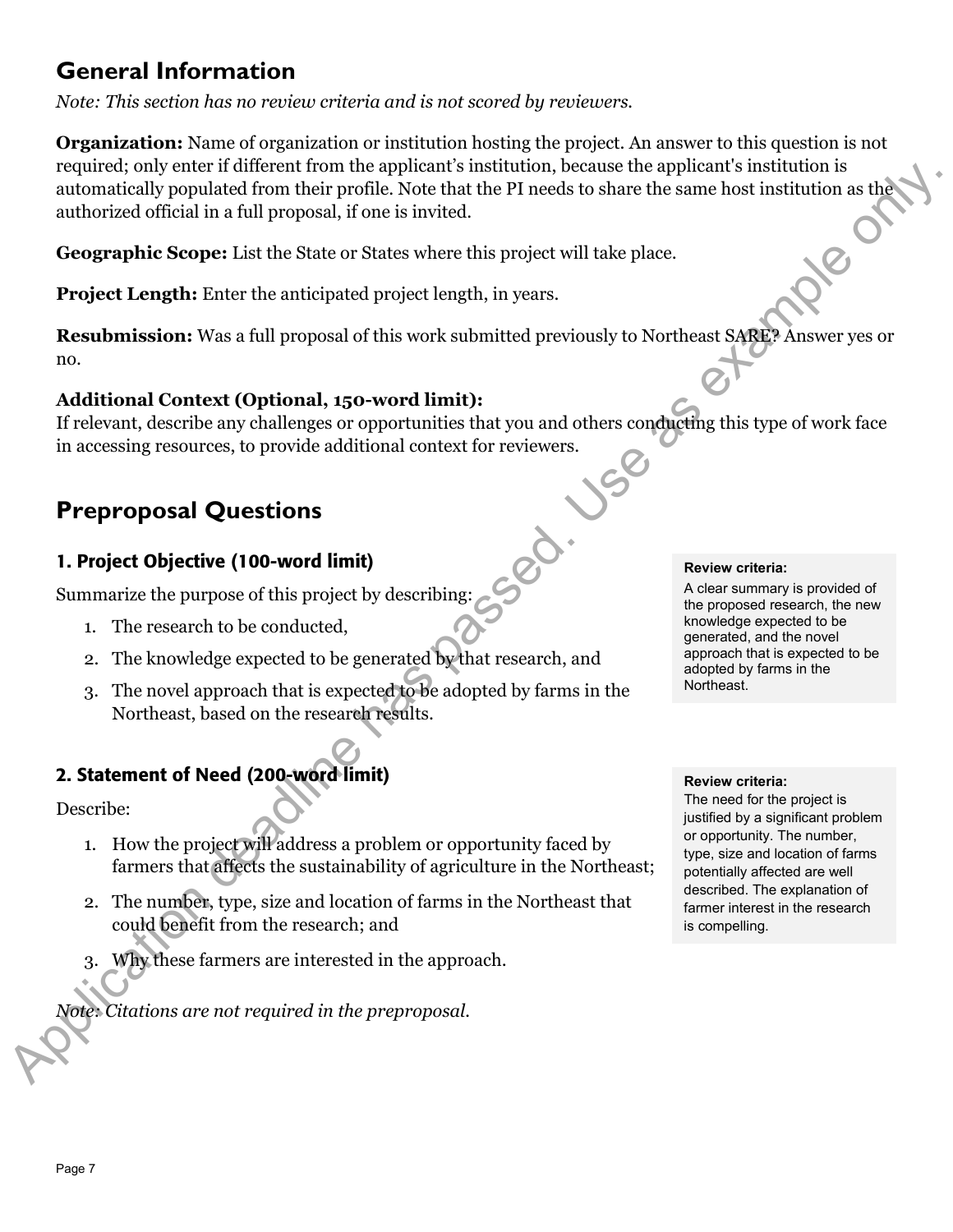## 3. Knowledge Gap to be Addressed (200-word limit)

Describe why this research is needed before the approach can be widely adopted by farmers. Your response should address the following.

- 1. What is the specific lack of data (knowledge gap) that the proposed research will address?
- 2. How could that data lead to adoption of the approach by farmers?
- 3. Summarize previous research findings that provide evidence that the novel approach has potential to be feasible on farms in the Northeast.

#### 4. Farmer Engagement Plan (200-word limit)

Describe the ways in which you will engage farmers in the project. Your response should explain:

- 1. How you have or will get farmer input on research questions and treatments,
- 2. How you will identify key obstacles to farmer adoption of the approach, and
- 3. How you will conduct outreach to share research findings with farmers most likely to benefit from new information generated.

## 5. Research Description (200-word limit)

Your preproposal may include field research, laboratory experiments and/or social science research. Briefly describe:

- 1. The research objective and why it is relevant to farmer adoption.
- 2. The main treatments (field research) or study population (social science research).
- 3. Key data to be collected.

#### **Review criteria:**

A clear case is made that more research is needed before the approach can be widely adopted. A specific gap in the data to be addressed by the research is described. It is clear why that data could lead to adoption of the approach. Prior research findings strongly suggest the novel approach has potential to be feasible on farms in the Northeast.

#### **Review criteria:**

A clear plan for engaging farmers in the research project is presented, including getting input on the research itself, identifying obstacles to adoption of the approach, and sharing research findings with farmers most likely to benefit.

#### **Review criteria:**

The proposed research clearly addresses the knowledge gap related to the novel approach. The treatments or study population and key data to be collected are designed to gain the new information needed for potential adoption by farmers and are appropriate to achieve the research objective. 1. What is the procedure lately condition and the proposed.<br>
The research will diduces?<br>
2. How could that data lead to sdopt<br>ion of the approach by farmers?<br>
2. How could that data lead to sdopt<br>ion of the approach by fa